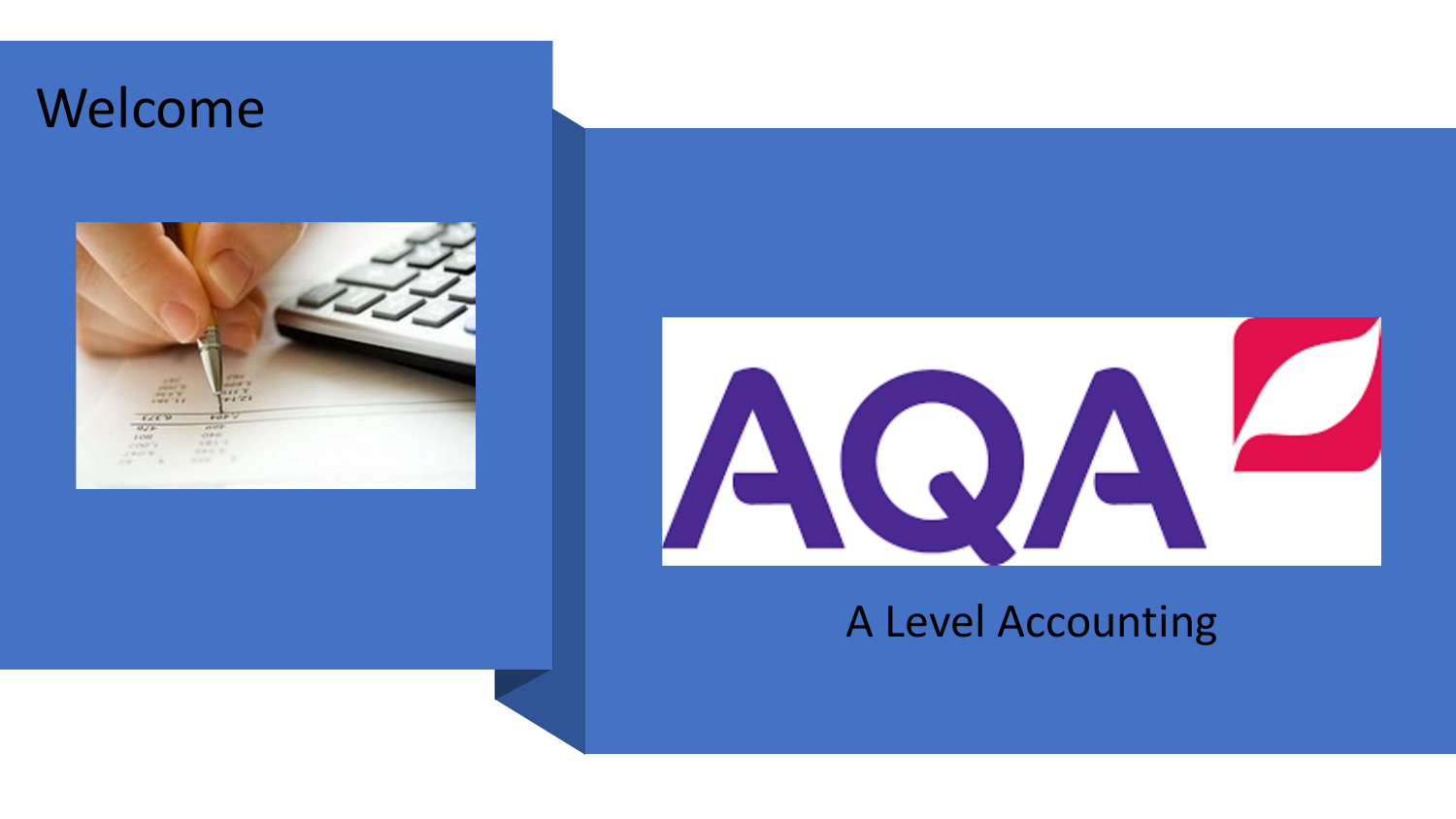## What will you study?



Division of the ledger – use of books of prime entry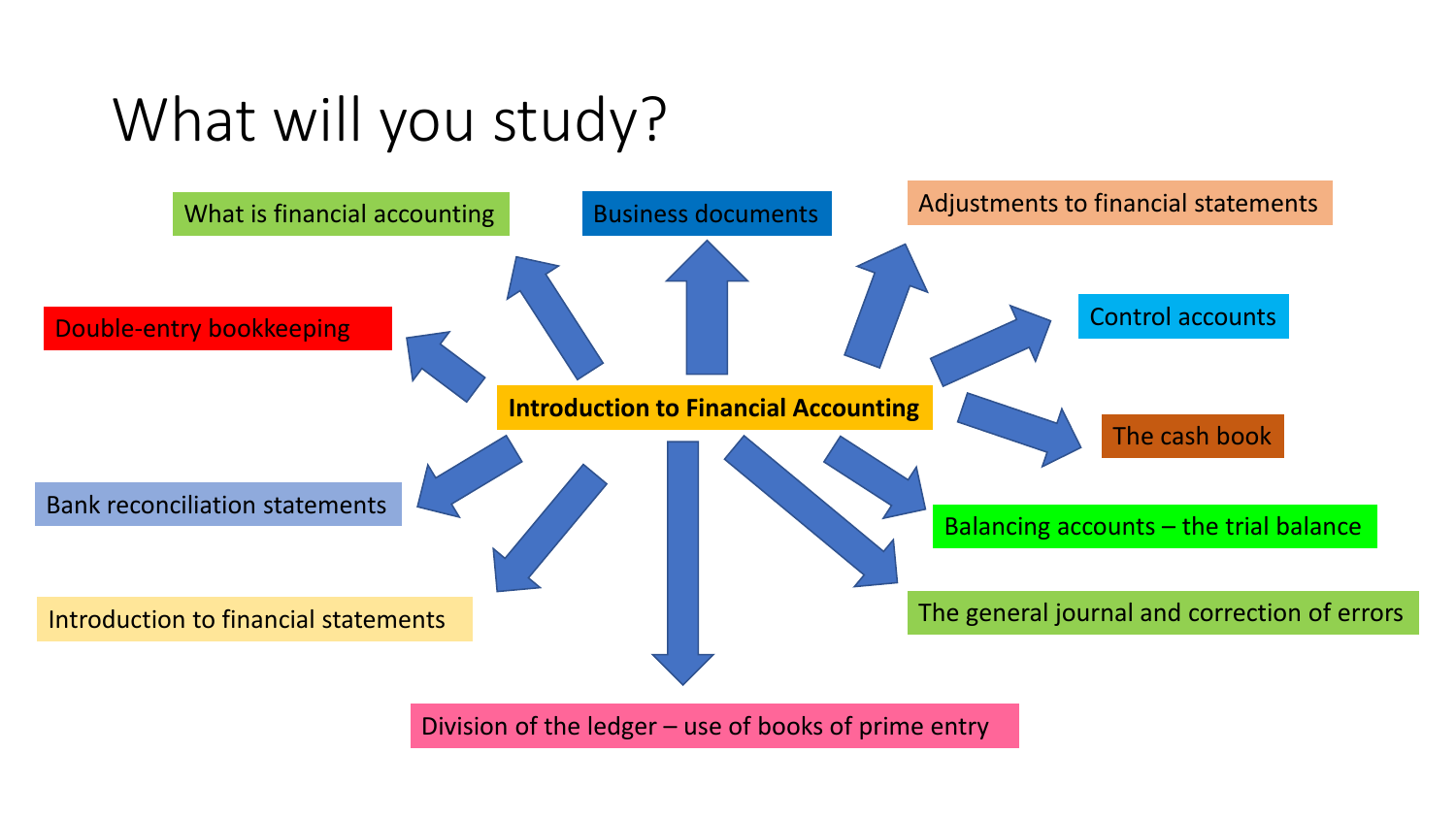### What will you study?

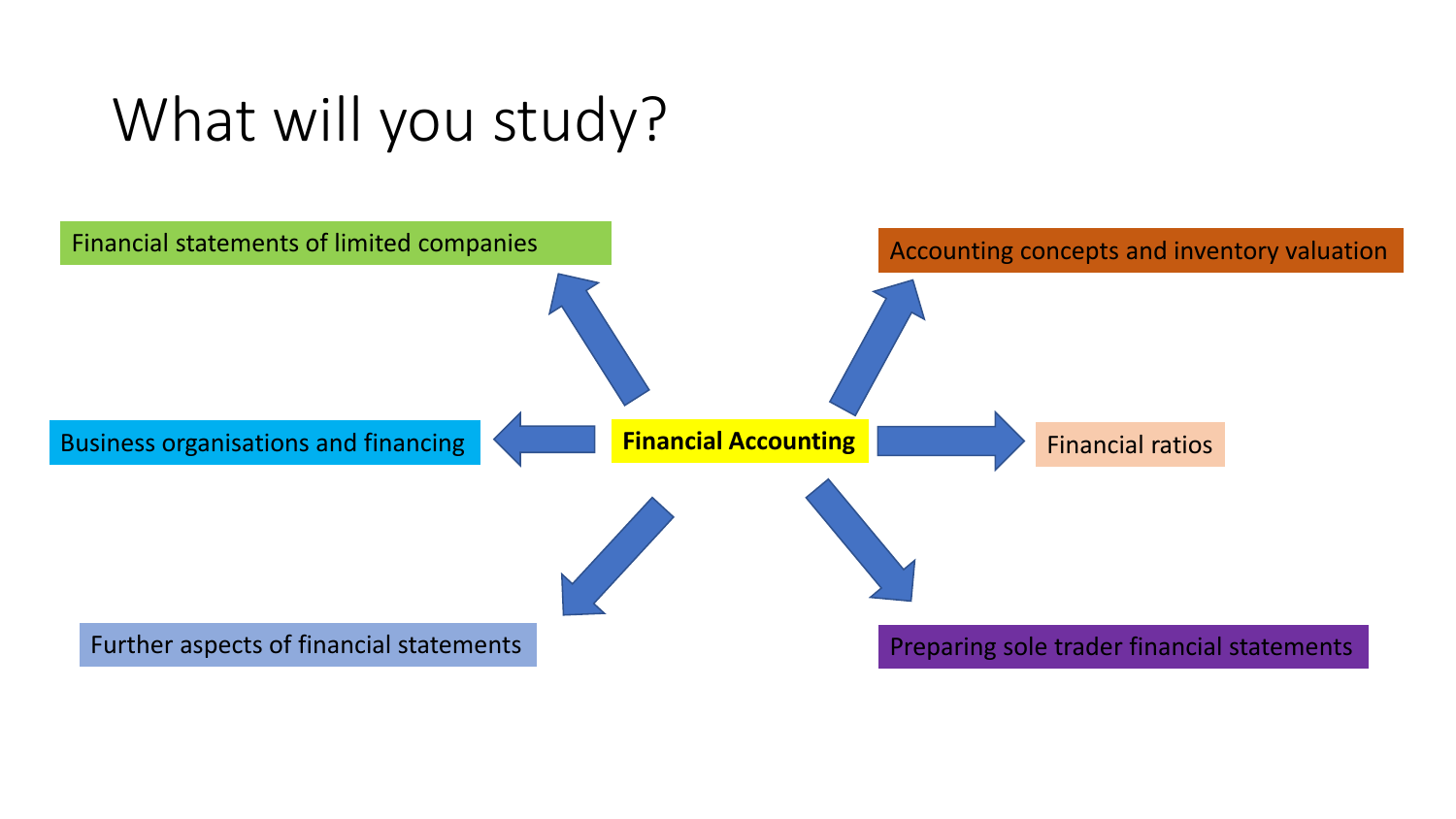## What will you study?

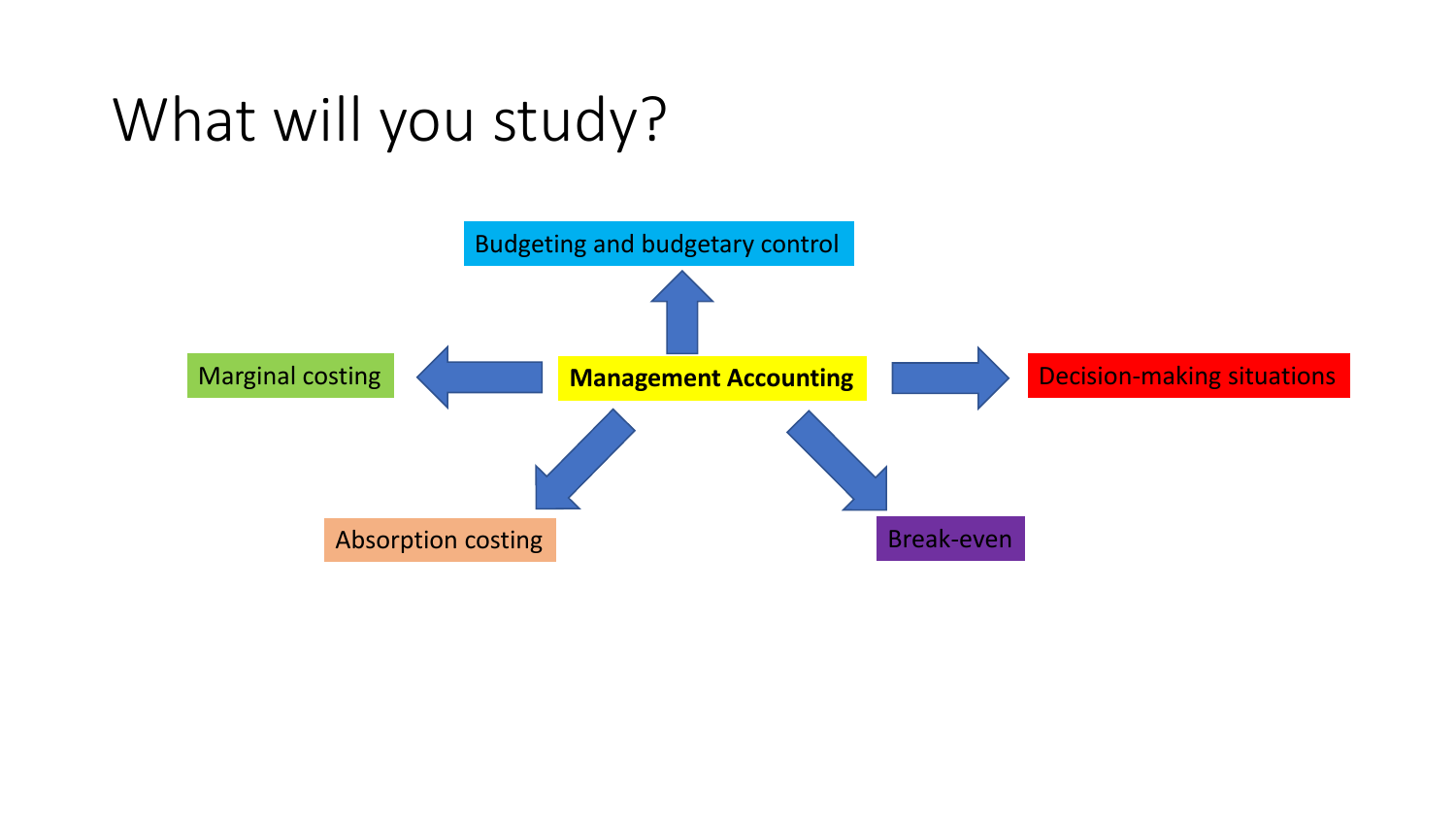# How will you be assessed?





TWO EXAMS AT THE END OF YEAR 13 3-HOUR PAPERS - PART 1 AND PART 2



FORMAT OF EXAMS: TOTAL MARKS 120 – COMBINATION OF MULTIPLE-CHOICE, SHORT ANSWERS, FOLLOWED BY LONGER ANSWER QUESTIONS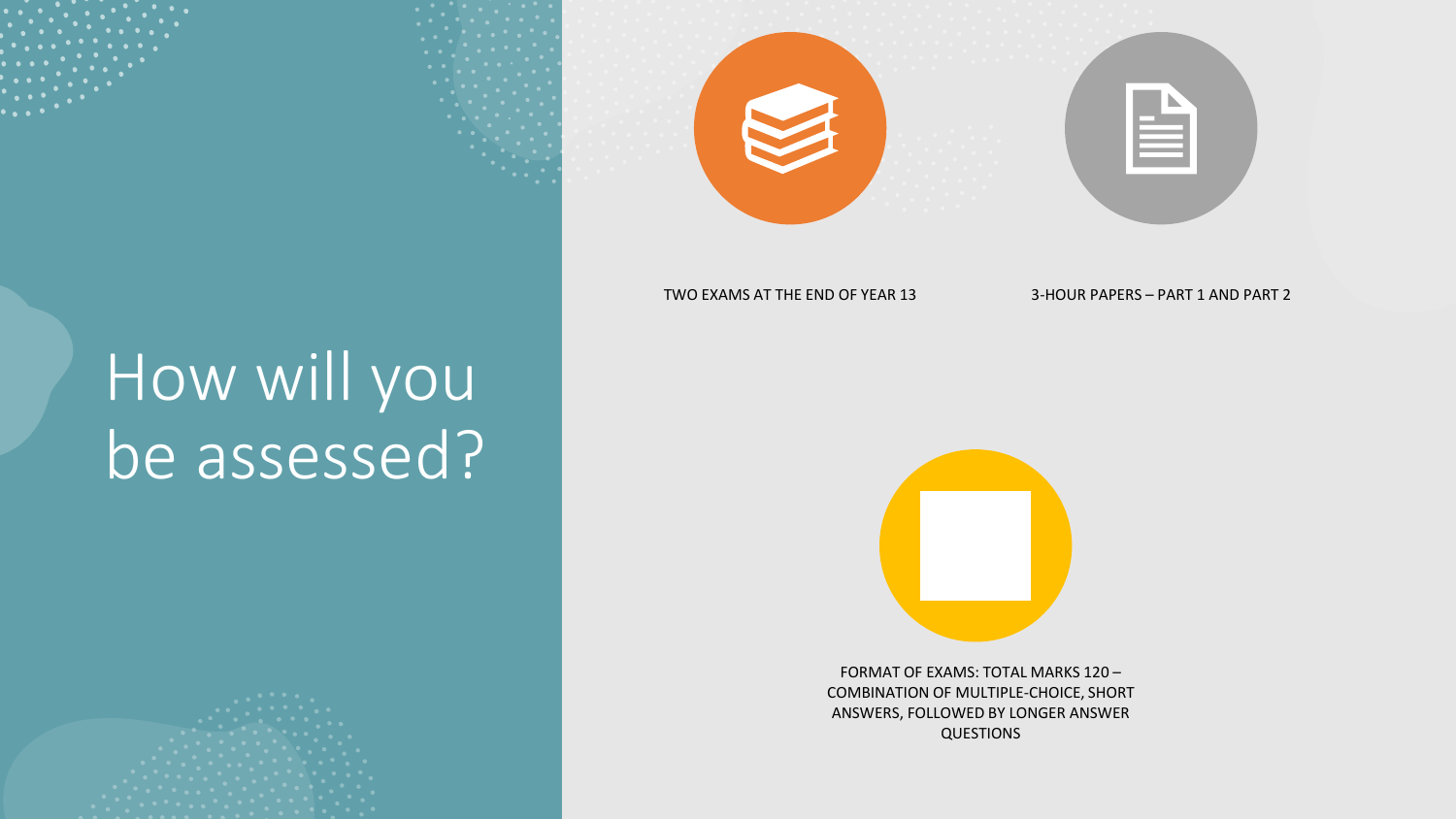Career Moves – what jobs can you do with A Level Accounting?

#### Accountant

Accounts Assistant – Accounts Administrator

Bookkeeper

Sales ledger clerk

Purchases ledger clerk

Payroll Assistant – Manager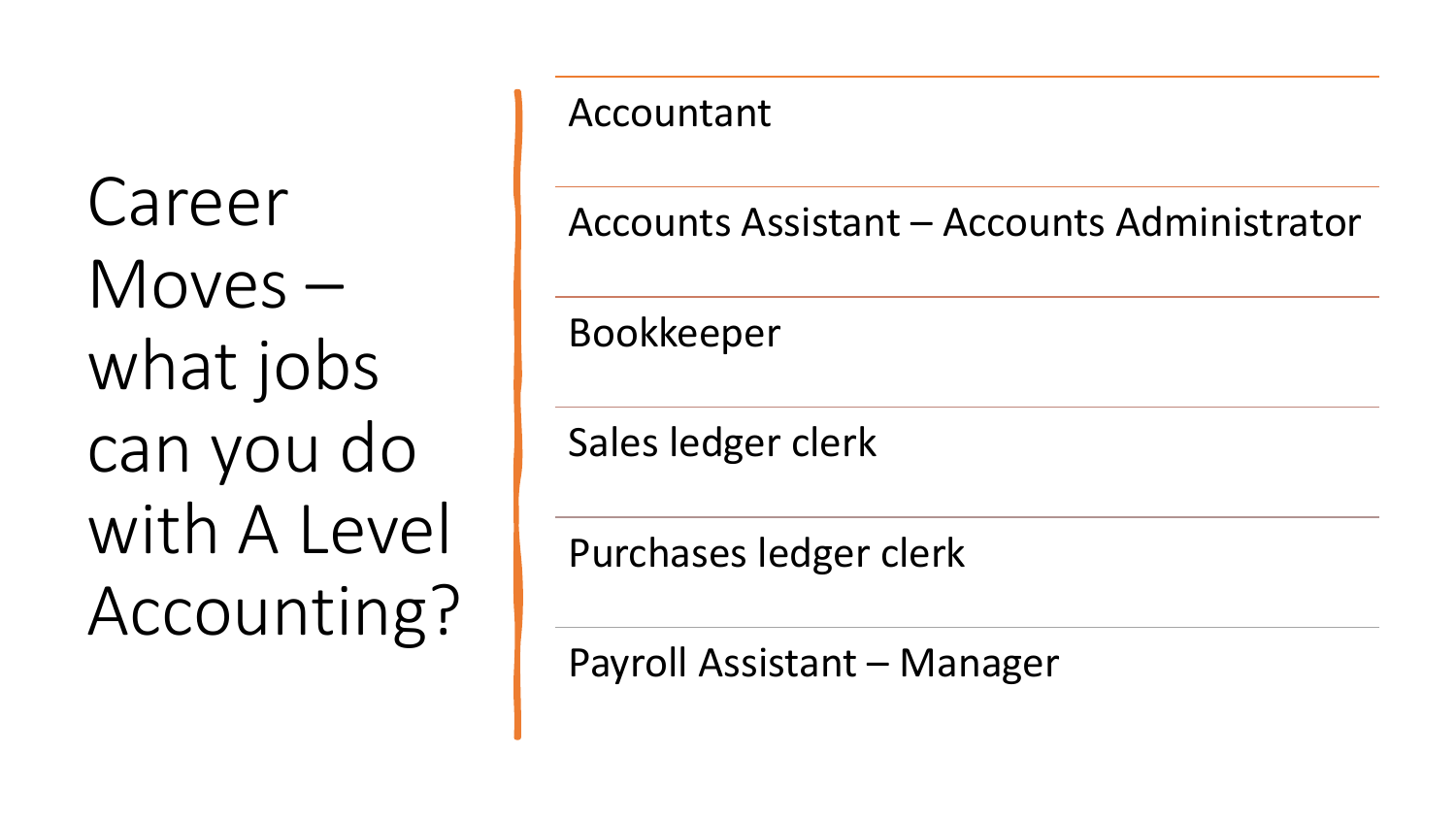### Task 1 – Can you find the difference?

- In accounting, part of the job is to prepare financial records and statements. However, within those records and statements there could be mistakes and the role of the accounts person is to identify where the mistake is and then correct it.
- Have a look at Task 1 on the worksheet, can you work out what is missing and correct it?
	- 1. Prepare the cashbook
	- 2. Check it against the bank statement
	- 3. Write a revised cashbook
	- 4. Prepare a bank reconciliation statement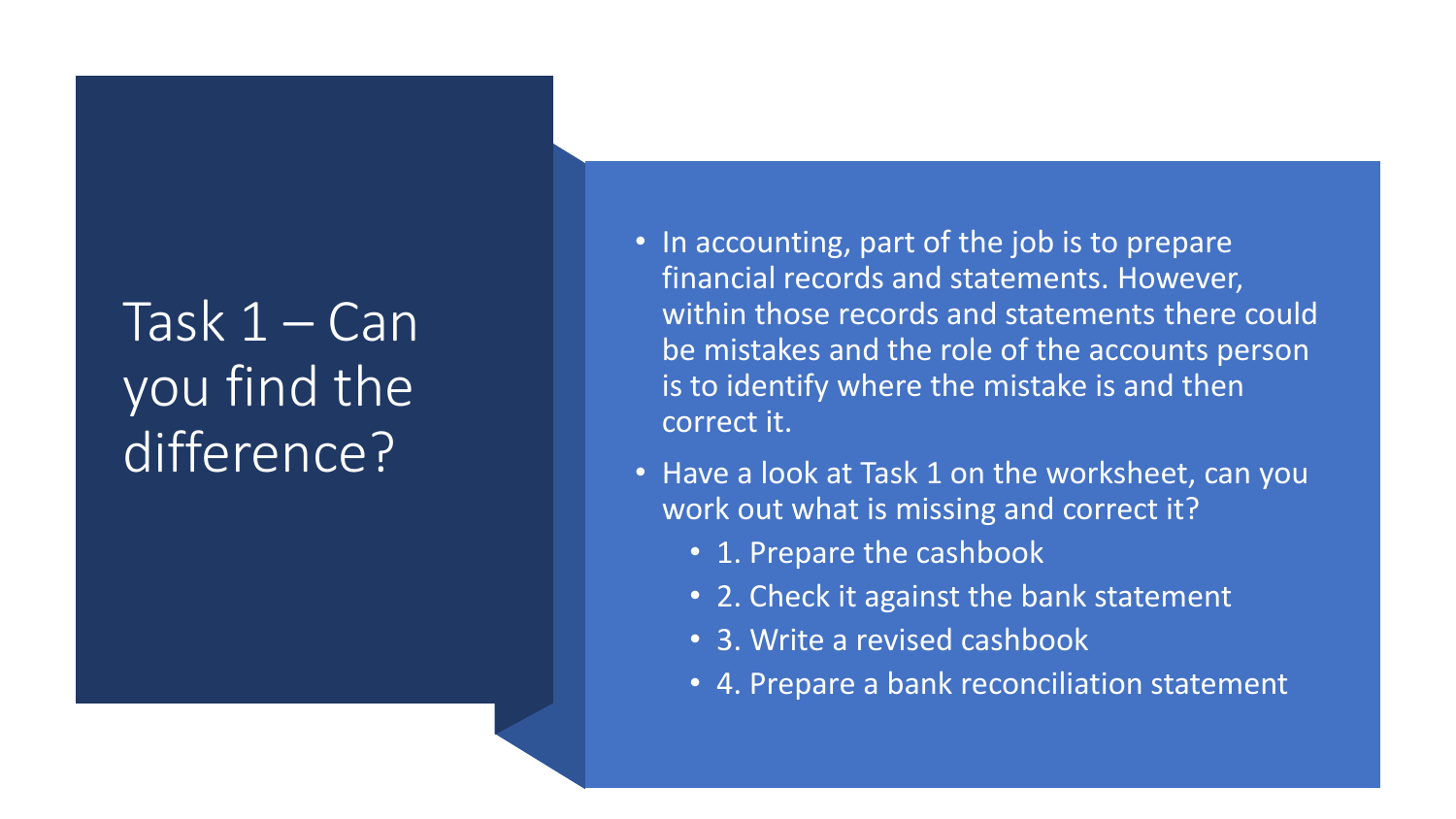## Task 2 – The role of the Accountant

Accounting is cooler than you think and is more important than you might think

- Watch the following video (click on the chart) and answer the following questions:
	- What is the role of the Accountant in a business?
	- What specialist skills does an Accountant need?
	- If a business wanted to diversify what information would an Accountant provide?
	- Why is it important to look at financial information before starting to produce a new product?

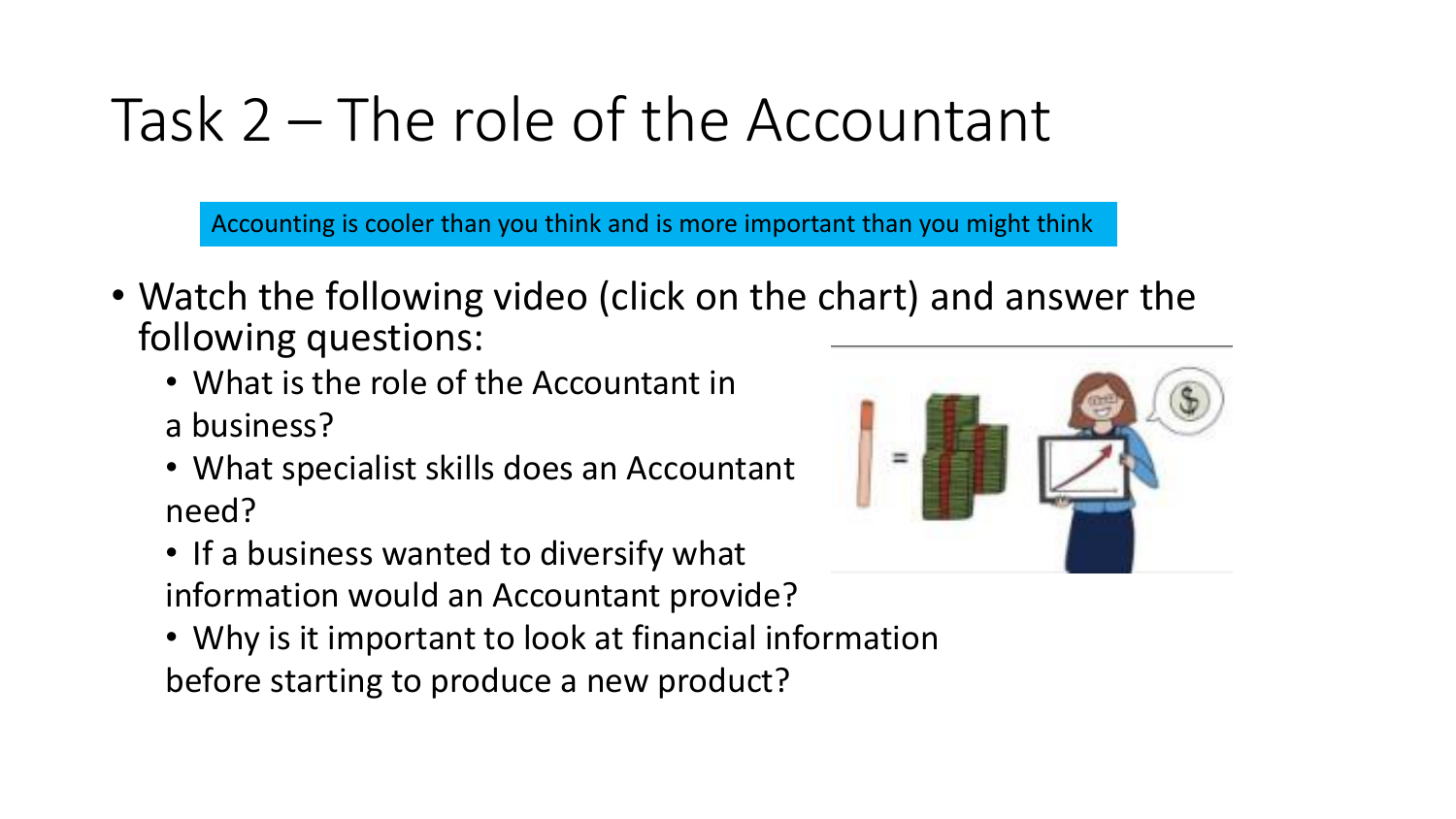# Task 3 – You set the costs and profit

- An Accountant is an important person when it comes to the business; should we expand? Should we move premises? Should we produce new goods? Should we offer services? All of these questions can be answered by the Accountant.
- Think about a product you may like to sell. Consider the costs involved: Would you manufacture the product or buy it in? What product would you sell? How would you distribute it? How many staff will you need? What will be the cost of electric / gas / water?
- Your task is to consider selling a product You need to calculate your costs. You will need to know the cost of raw materials (to make the actual product), wages, premises, utilities etc and then consider the profit you would like to make.
- **Prepare a budget, showing all costs involved with selling your product, decide on a profit you would like to make per item and then decide on a realistic selling rice. You will have to do some research on prices as you want to be competitive. You then need to prepare a PowerPoint to showcase your product and outline the costs, selling price and possible profit.**